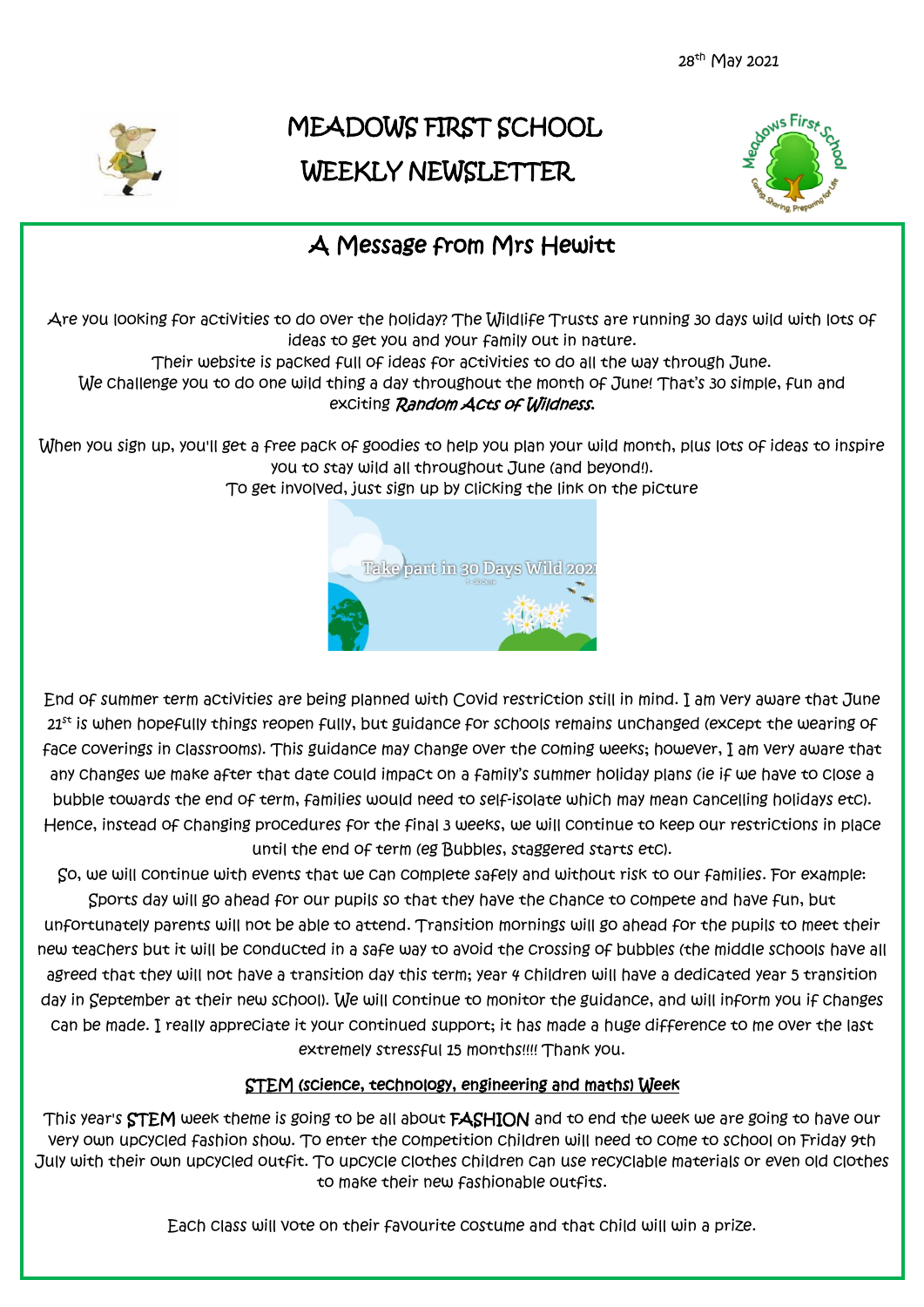#### Virtual Travel to Tokyo challenge

Meadows First School will be taking part in Team GB and Paralympics GB's virtual Travel to Tokyo challenge and we're encouraging the entire school community to join in too!

We have turned the school into a Travel to Tokyo team and they will be making a 47,349 kilometre virtual journey around the world to reach Tokyo in time for the 2021 Olympic and Paralympic Games. All you need to do is get active as a family and record your activity on our easy-to use Log Activity page.

To add to the excitement, each class will be competing against each other to see who is able to log the most activity which class team can travel the furthest? You can keep track of our team's progress and check out the weekly prize on our School Dashboard. Select their team to see their journey across the world! You can get started by trying some fun Travel to Tokyo activity ideas.

All the physical activity your family does will count towards our team journey (eg if mums or dads go running- their miles will count). You don't need lots of equipment or space – playing in the park or having a dance off to your favourite song – if it gets your heart pumping, it all counts! Swimming lessons, football, gymnastics and rugby training all count too. We will also be logging activities that we do at school. As it will coincide with Walk to School week then we can count walking to school as an activity too!

While the aim is to encourage children to try new things, get active and have fun; we will be using it as a way of raising money for the school. This will be a sponsored event and we sent out the sponsor form for your child this week by email. Please support us in raising vital funds for our school.

There will also be great prizes to win, like fitness trackers and games hampers for the whole family. Please send us photos and videos of you and your family getting active, so we can share how we're doing! #TTTYourWay All our classes are registered on the www.getset.co.uk/travel-tokyo website, so please visit there, click on "Families" and enter our school postcode B61 0AH to find our school. Then select your child's class and get going to log your first activity!

If anyone knows any local businesses who might be able to share a prize/gift voucher for our summer raffle please can they email [friendsofmeadowsbromsgrove@gmail.com](mailto:friendsofmeadowsbromsgrove@gmail.com)

Also, can we ask if anyone has a coin counting machine they could borrow w/c 7th June.

### Key messages for parents re COVID

## Although life is slowly returning to normal, guidance for schools remains the same (except the use of face masks for secondary pupils).

#### Asymptomatic testing information for parents and adults in households with children

NHS Test and Trace have announced that all adults in households with school and college age children without symptoms can now access regular rapid coronavirus (COVID-19) testing. Test kits can either be collected or ordered online, as set out below. Tests are fast, easy and completely free. There are [different ways](https://www.gov.uk/guidance/rapid-lateral-flow-testing-for-households-and-bubbles-of-school-pupils-and-staff) [\(https://www.gov.uk/guidance/rapid-lateral-flow-testing-for](https://www.gov.uk/guidance/rapid-lateral-flow-testing-for-households-and-bubbles-of-school-pupils-and-staff)[households-and-bubbles-of-school-pupils-and-staff\)](https://www.gov.uk/guidance/rapid-lateral-flow-testing-for-households-and-bubbles-of-school-pupils-and-staff) for a household, childcare or support bubble to collect their test to take at home, twice-weekly:

- by collecting a home test kit from a local test site anyone aged 18 or over can collect 2 packs of 7 tests. [https://find](https://find-covid-19-rapid-test-sites.maps.test-and-trace.nhs.uk/)[covid-19-rapid-test-sites.maps.test-and-trace.nhs.uk/](https://find-covid-19-rapid-test-sites.maps.test-and-trace.nhs.uk/)
- by ordering a home test kit online please do not order online if you can access testing through other routes, this frees up home delivery for those who need it most. <https://www.gov.uk/order-coronavirus-rapid-lateral-flow-tests>
- through your employer, if they offer testing to employees.

Pupils who develop COVID-19 symptoms starting on Saturday 29<sup>th</sup> and Sunday 30<sup>th</sup> May will need <del>t</del>o inform school if they subsequently test positive [office@meadows.worcs.sch.uk.](mailto:office@meadows.worcs.sch.uk) Pupils who develop COVID-19 symptoms after Sunday 30<sup>th</sup> and test positive will not need to inform school but will be required to self-isolate for 10 days and their close contacts will be identified through the national contact tracing service.